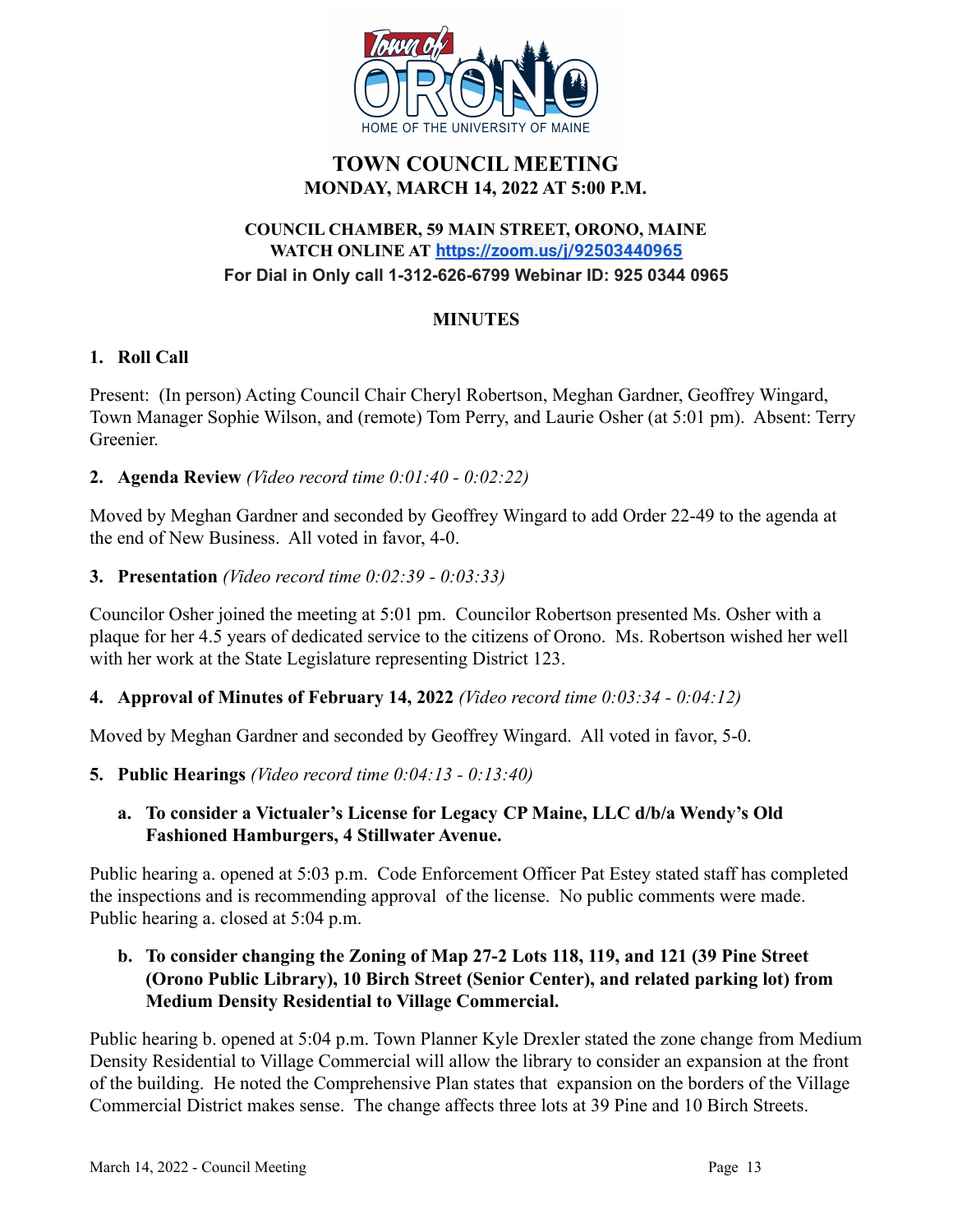He noted that adding the Library and Senior Center to the Village Commercial District makes sense. No public comments were made. Public hearing b. closed at 5:08 p.m.

### **c. To consider an ordinance amendment to Sec. 18-31, Definitions, Sec. 18-106, Schedule of uses, and Sec. 18-131, Home occupations, to amend zoning and performance standards for Homestays.**

Public hearing c. opened at 5:09 p.m. Mr. Drexler stated that currently, the Town of Orono Code of Ordinances does not allow short-term rentals (for example, Airbnb or VRBO). Over the last several months, the Town Council has been working with staff to develop a proposed amendment to the current Homestay Ordinance and the schedule of uses to allow for and regulate short-term rental activity. The Planning Board held its public hearing and review on December 15, 2021 with no changes. Mr. Drexler described the two types of Homestays (Homestay 1 - owner occupied requiring a permit from the Code Enforcement Officer and Homestay 2 - not owner occupied requiring Planning Board review before approval). He noted that a local agent provision has been added to the ordinance for non-owner occupied locations.

Ms. Gardner spoke in support of moving forward with this ordinance. Public hearing c. closed at 5:12 p.m.

## **6. Acknowledgments by Council Members** *(Video record time 0:13:41 - 0:18:18)*

Meghan Gardner acknowledged the Orono High School Chess Club for winning their third championship in a row. She also recognized Dr. Michelle Toder because she is going to ride her bicycle across the country starting April 30, 2022.

Geoffrey Wingard acknowledged Councilors Greenier and Osher for being gracious mentors to him on Council.

Tom Perry acknowledged Councilors Greenier and Osher for their service to the community. He also acknowledged Acting Council Chair Robertson for assisting tonight; noting Maine law requires the Council Chair to be in person for the meetings.

Cheryl Robertson acknowledged the election staff for their efforts with the recent election. She also acknowledged the Town's leadership over the last two years in dealing with Covid-19 requirements and keeping us safe. She thanked the staff for their efforts during a difficult time.

Laurie Osher acknowledged the great election turnout. She also acknowledged the Orono athletic department for hosting the recent unified basketball tournament.

## **7. Unfinished Business -** None

- **8. Consent Agenda** *(Video record time 0:18:30 0:98:00)*
	- **Order 22-34 Order, approving a Victualer's License for Legacy CP Maine, LLC d/b/a Wendy's Old Fashioned Hamburgers, 4 Stillwater Avenue.**
	- **Order 22-35 Order, changing the time of the April 11, 2022 Regular Council Meeting from 7PM to 5PM.**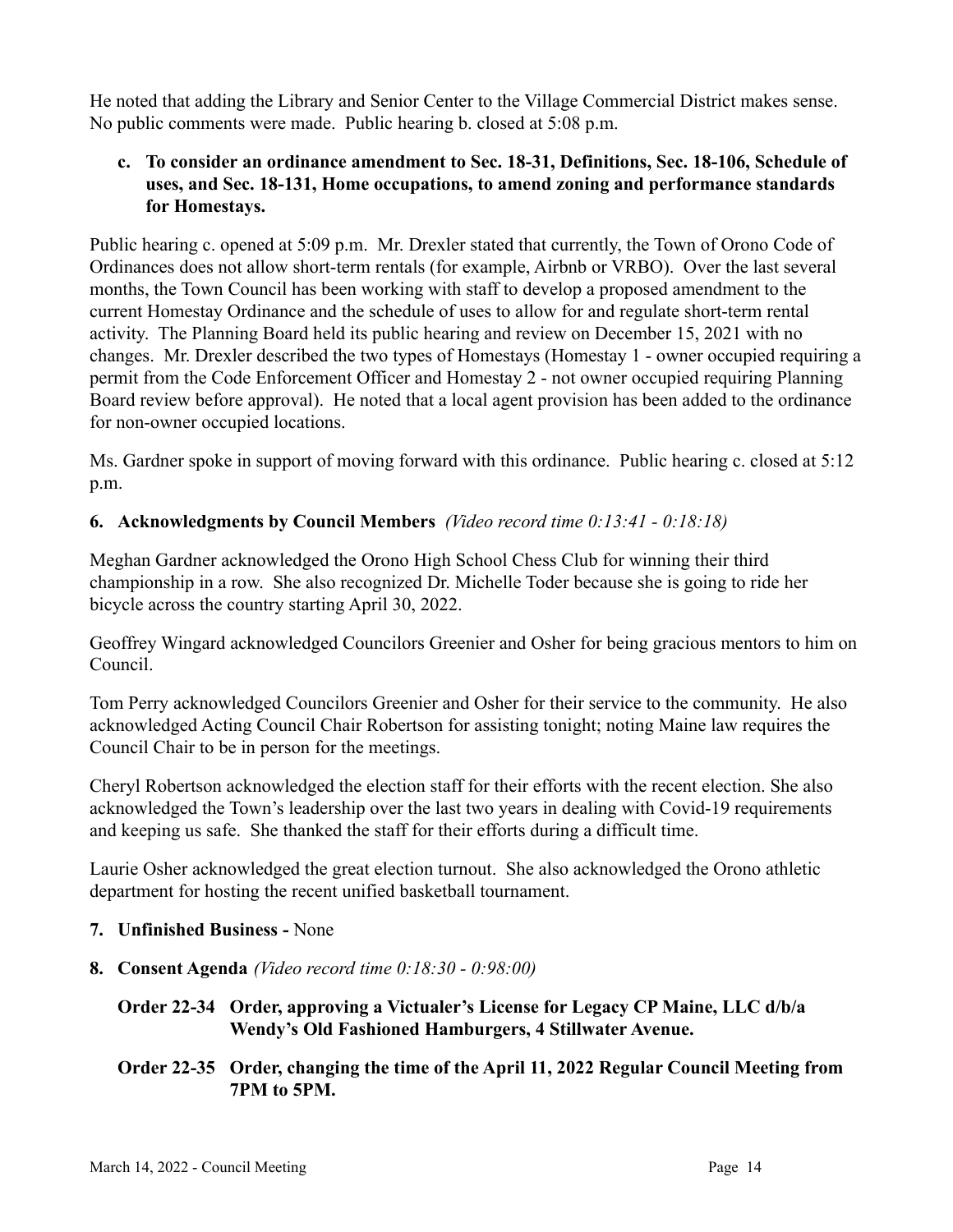- **Order 22-36 Order, confirming the employment contract of Geoffrey Low as the Public Safety Director for the Town of Orono, effective November 5, 2021 to June 30, 2025.**
- **Order 22-37 Order, confirming the Town Manager's appointment of Geoffrey Low as the Health Officer, filling an unexpired 3-year term until April 2024.**
- **Order 22-38 Order, setting the date of April 11, 2022 at 5PM for a Public Hearing to consider Amendments to the Town of Orono Ordinances, Chapter 20 Law Enforcement to amend standards for recovery of costs for Police Services and Disorderly Property.**
- **Order 22-39 Order, adopting the Penobscot County Hazard Mitigation Plan Revision (2022) and authorizing the Town Manager to execute documents necessary to confirm said adoption.**
- **Order 22-40 Order, authorizing the Town Manager to execute an agreement with the Maine Department of Transportation for a Municipal Partnership Initiative Program for Pavement Surface Overlay from Main Street to the townline at an estimated project budget of \$610,000 with required matching funds, equalling 50% of the total project budget, drawn from the as yet to be approved FY23 Capital Infrastructure Budget.**
- **Order 22-41 Order, adopting revised Guidelines for Issuing Council Proclamations and Resolutions.**

Moved by Meghan Gardner and seconded by Geoffrey Wingard to approve the consent agenda. All voted in favor, 5-0.

### **9. New Business**

**Order 22-42 Order, accepting the FY21 Town of Orono Financial Audit.** *(Video record time 0:19:01 - 0:33:48)*

Moved by Meghan Gardner and seconded by Geoffrey Wingard to approve the consent agenda. All voted in favor, 5-0.

Ms. Wilson stated she provided an in depth overview of the FY21 Audited Financial Statements at the March 7th Council Committees Meeting. She presented an overview of the audit, noting the importance of the narrative at the beginning of the document. She noted the revenues were more than expected and the expenses were less. Ms. Wilson reviewed the positive increase to the fund balance. She noted it was a clean audit with two minor notations. She commended her staff on a good job.

**Order 22-43 Order, authorizing the Town Manager to reimburse the University of Maine Police Department \$43,036 for Maine Criminal Justice Academy Basic Law Enforcement Training Program Reimbursement as required by State Statute (25 MRSA § 2808).** *(Video record time 0:33:49 - 0:38:30)*

Moved by Meghan Gardner and seconded by Geoffrey Wingard. All voted in favor, 5-0.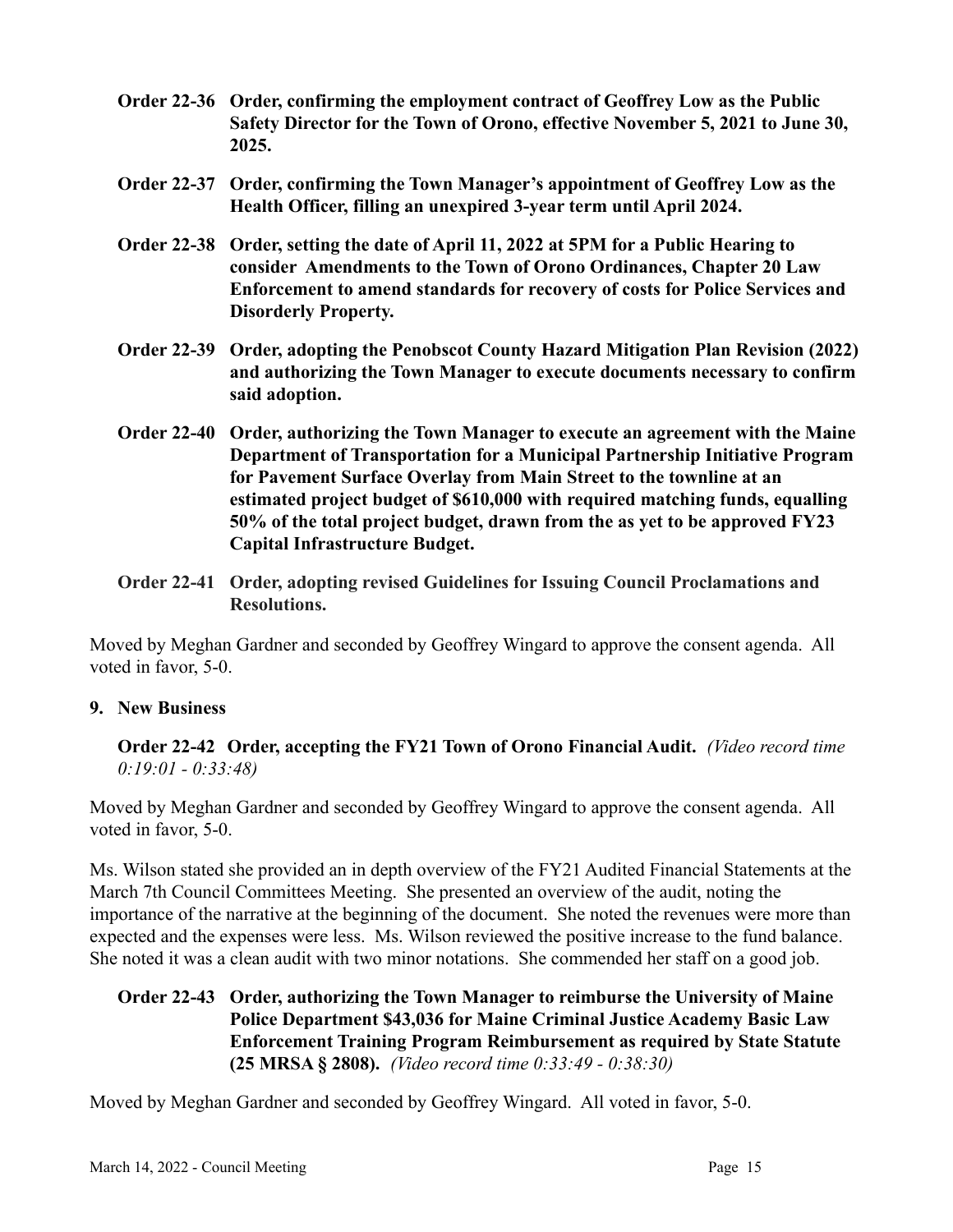Ms. Wilson stated that years ago, the State of Maine adopted statutory language that requires a municipality to reimburse the municipality from which the officer was hired if the officer had graduated from the Maine Criminal Justice Academy (MCJA) within the last five (5) years. The initial training reimbursement is established by the MCJA and gradually reduces until it reaches zero after year five is complete.

She noted that last month, the Town hired an officer from the University of Maine Police Department who graduated from the MCJA BLETP in 2021 which means that the Town is required to reimburse the UMPD 100% of the statutory training costs of \$43,036.

## **Order 22-44 Order, authorizing the Town Manager to sign and execute an agreement with Maine Earth of Hampden for the Westwood Drive Sewer Improvements project in an amount not to exceed \$326,825 with funds drawn from WPCF Infrastructure Reserve.** *(Video record time 0:38:31 - 0:43:40)*

Moved by Meghan Gardner and seconded by Geoffrey Wingard. All voted in favor, 5-0.

WPCF Superintendent Chris Prue described the upgrades needed to the sewer mains on Westwood Drive. Ms. Wilson noted staff is recommending, based upon past experience with the low bidder and feedback from current references regarding the company, that the Council award the bid to the second lowest bidder (which is \$26,000 more).

Public Works Director Rob Yerxa described the timeline of the project and the possible delay of pipe material. He anticipated the project to be completed this summer.

**Order 22-45 Order, authorizing the Town Manager to enter into an agreement with Haley Ward of Bangor, Maine for a Community Facilities Assessment in an amount not to exceed \$55,000 with up to \$20,000 funded in FY22 from the Professional Development and Technical Assistance Reserve and the remainder from the as yet to be approved FY23 Capital Facilities Budget.** *(Video record time 0:43:41 - 0:49:36)*

Moved by Meghan Gardner and seconded by Geoffrey Wingard. All voted in favor, 5-0.

Ms. Wilson stated the Town issued a request for qualifications (RFQ) seeking consulting and technical engineering assistance to complete a community facility needs assessment and related long-term capital improvement plan. An internal staff working group, including Councilor Wingard, interviewed two qualified firms and recommended the Town move forward with Haley Ward.

Ms. Wilson confirmed the firm will utilize prior engineering documents with their work. She thanked Council Wingard for his assistance.

**Order 22-46 Order, authorizing the Town Manager to execute an agreement with the Maine Department of Transportation for the Locally Administered Orono Heads Up - Stillwater Avenue Sidewalk and Pedestrian Crossing Improvements Project at an estimated initial cost of \$100,000 for Project Development with an 80% State Reimbursement of up to \$80,000.** *(Video record time 0:49:37 - 0:52:48)*

Moved by Meghan Gardner and seconded by Geoffrey Wingard. All voted in favor, 5-0.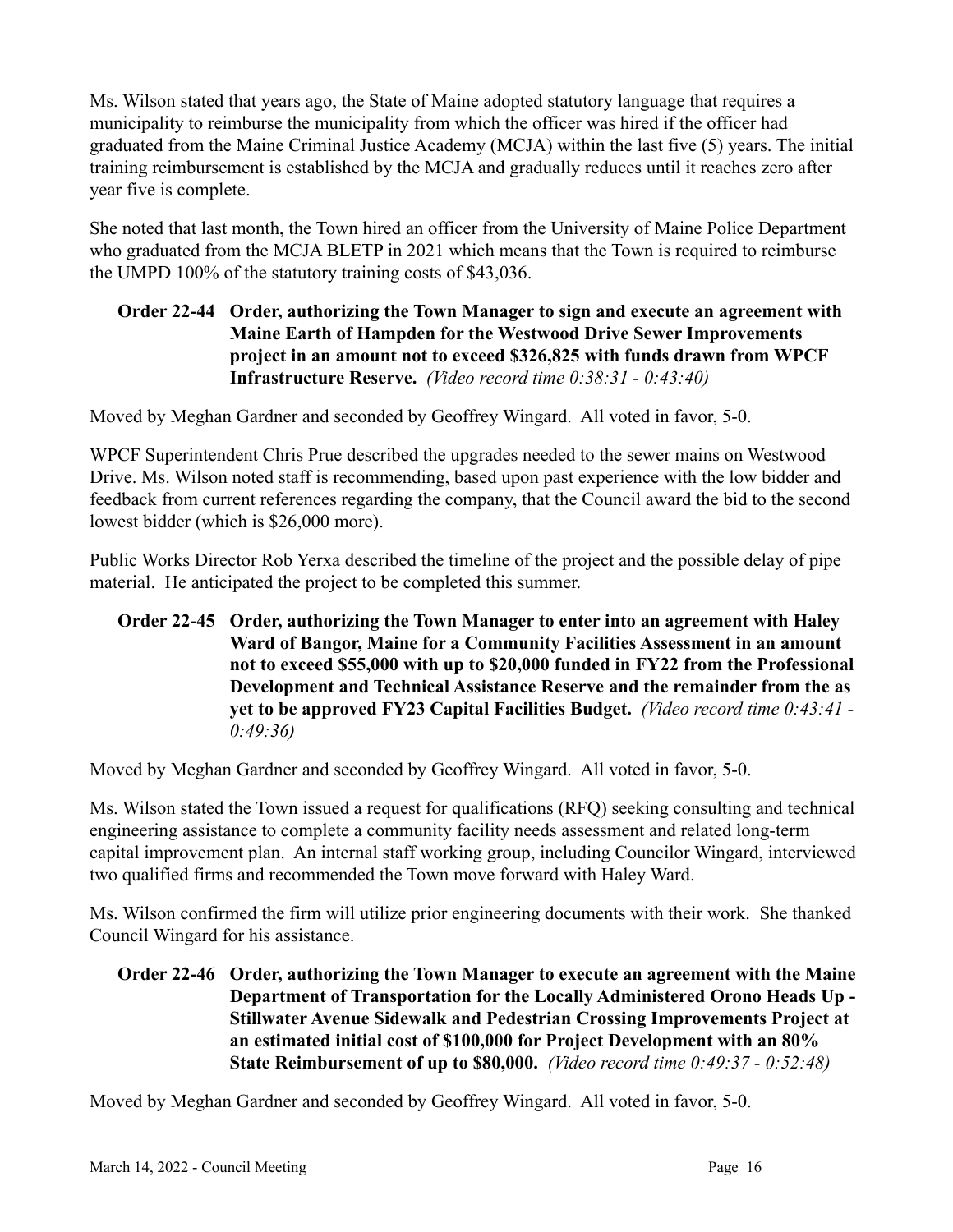Mr. Yerxa stated the Town was awarded a grant through the Heads Up Pedestrian Safety Program to fund sidewalks on the east side of Stillwater Avenue and three crosswalks between Godfrey Drive and the townline. This agreement and funding is for preliminary work which is estimated at \$100,000 and qualifies for a state reimbursement of 80% up to \$80,000. He noted the construction phase will occur in the summer of 2023.

**Order 22-47 Order, authorizing the Town Manager to execute an agreement with I&C Systems Engineering of Scarborough, Maine in an amount not to exceed \$11,400 to Upgrade the WPCF System Control and Data Acquisition (SCADA) System with funds to be drawn from WPCF Capital Equipment Reserve Fund.** *(Video record time 0:52:49 - 0:55:53)*

Moved by Meghan Gardner and seconded by Geoffrey Wingard. All voted in favor, 5-0.

Mr. Prue stated the WPCF SCADA software system needs to be upgraded in order to maintain system operations and compliance with the Town's state license requirements. Staff solicited quotes for this work and is recommending that the Town use I&C Systems Engineering which has significant experience with upgrading SCADA systems.

**Order 22-48 Order, authorizing the Town Manager to enter into an agreement with Connectivity Point Design & Installation of Auburn, Maine to update the Audio Visual Equipment in Council Chamber in an amount not to exceed \$88,400 paid from the Town's Coronavirus Local Fiscal Recovery Funds (also known as American Rescue Plan Act or ARPA funds).** *(Video record time 0:55:54 - 1:03:04)*

Moved by Meghan Gardner and seconded by Geoffrey Wingard. All voted in favor, 5-0.

Assistant Town Manager Belle Ryder stated the current technology in Council Chamber does not effectively support hybrid (in-person/remote) meetings. The proposed audio/visual upgrades to Council Chamber include high definition cameras that are larger with an automated meeting controller. Staff issued a request for proposals and received one bid for this specialized project. The Zoom meetings will be hybrid (in-person/remote) meetings. She noted the final bid price falls within budget estimates and qualifies for ARPA funding.

**Order 22-49 Order, authorizing the Town Manager to apply for Lt. Joseph P. DiBernardo Memorial Foundation Grant Funds in an amount not to exceed \$10,750 to purchase Personal Escape Systems for the Fire Department, and further, to accept said funds, if awarded, and authorize the Town Manager to expend said funds in accordance with Town Purchasing Policies.** *(Video record time 1:03:06 - 1:07:28)*

Moved by Meghan Gardner and seconded by Geoffrey Wingard. All voted in favor, 5-0.

Councilor Robertson noted that this order was added to the agenda.

Ms. Wilson stated this grant provides fire departments with needed personal safety equipment and training. The request is for 17 personal escape systems to replace the current equipment. She explained details of the equipment. Councilor Perry thanked staff for seeking out these types of grants.